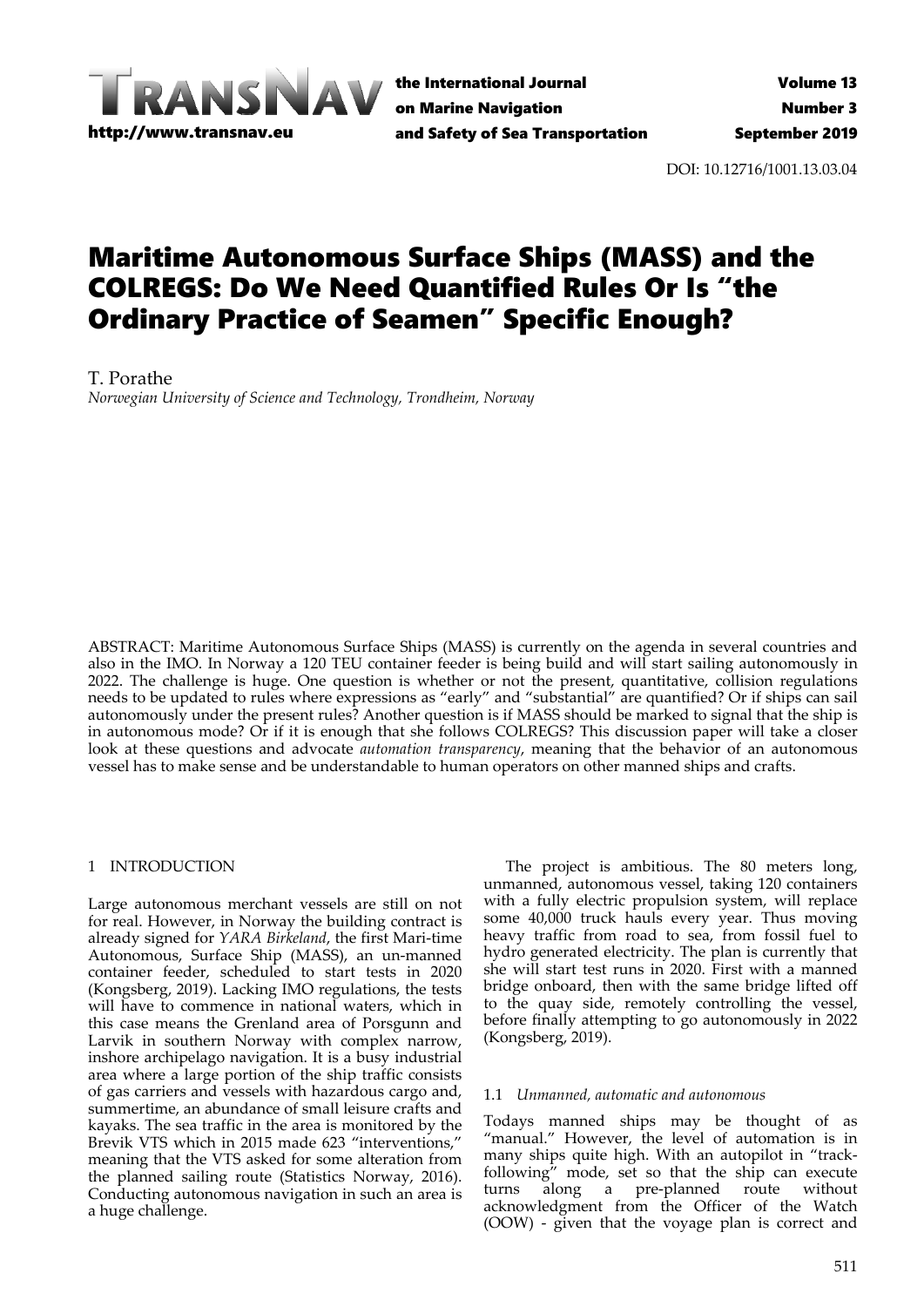validated for a set under keel clearance. This is the way the Norwegian coastal express Hurtigruten navigates during most of its inshore route from Bergen to Kirkenes (Porathe, pers. comm.). But the OOW still has to be present on the bridge to look out for and handle encounters with other ships and crafts. What is needed to remove the operator completely is different sensors that can see and identify moving, uncharted obstacles in the sea, and an autopilot connected with a collision avoidance module programmed with the International Regulations for Preventing Collisions at Sea, COLREGS for short (IMO, 1972). With such a system it is speculated that a ship in autonomous mode may navigate ship in autonomous mode may automatically.

However, such an "automatic ship" does not need to be unmanned. It may contain a maintenance crew, or even a reduced number of navigators who take manual watches during difficult conditions, or maybe daytime watches in good conditions, saving the automation for the long boring night watches or uneventful oversee passages. With such a partly manned bridge the ship would have a "periodically unattended bridge" according to IMO's latest definitions, (IMO, 2018).

The watch can also be handed over to a Shore Control Centre (SCC) that can access the ships sensors and communication, ready to wake up the OOW if something unexpected happens (in which case the ship is "remotely monitored"). Or, the SCC could be granted access to the autopilot, in which case the ship will be "remote controlled". It is reasonable to think that this will be a gradual evolution towards higher and higher levels of automation, maybe a combination of remote monitoring and control, and autonomy.

It can also be useful to consider the concept "Operational Design Domain" (ODD) used by the self-driving car industry (Rodseth & Nordahl, 2017). In the maritime domain, it would mean that there will be certain shipping lanes and fairways were the automation has been specifically trained and which have been specifically prepared, maybe with designated lanes, or by specific technical infrastructure. In these areas, a ship may navigate autonomously, while the ship in other areas must navigate manually with a manned bridge or remote controlled from the shore.

The concept of OOD also has deeper implications into the culture of vessel traffic in specific areas. More on this later.

For the discussion in this paper the focus will be on ships in "autonomous mode", regardless of whether it is permanent or only periodically. With "in autonomous mode" I mean that a computer pro‐gram is navigating, taking decisions and executing them, regardless of whether an OOW is standing by on the bridge, or the captain is in his cabin onboard or in a remote centre ashore. The focus here is on how the ship automation can handles interaction with other ships, and particularly how it could follow the rules of the road, the COLREGS.

# 2 THE COLREGS

For several centuries ships came and went, sailing with the same wind and tide and it was not until the steam ships turned up in the beginning of the 19th century that collision regulations became vital (Crosbie, 2006). In 1840 the London Trinity House drew up a set of regulations, one of which required a steam vessel passing another vessel in a narrow channel to leave the other on her own port hand. The other regulation relating to steam ships required steam vessels on different crossing courses, so as to involve risk of collision, to alter course to starboard and pass on the port side of each other. The two Trinity House rules for steam vessels were combined into a single rule and included in the Steam Navigation Act of 1846. During the years a number of iterations and internationalizations, through what is now the International Maritime Organization (IMO), led to the latest revision of the International Regulations for Preventing Collisions at Sea (COLREGS) on an international conference convened in London in 1972.

One may ask if maybe new rules are needed for autonomous ships? Or maybe there should be ma‐ chine‐to‐machine negotiations in every individual case of conflicting courses? The final answer to that question is unknown, but it is my firm opinion that as long as MASS will interact with humans on manned ships there has to be a limited number of common and easy to understand rules known to, and obeyed by, all vessels at sea. One can dream up other rules, but what we got, and need to adhere to, is the COLREGS. Having said that, one might consider if extensions or revisions may be needed.

# 2.1 *Qualitative rules*

The collision regulations are, like legal text often is, written in a general manner so as to be applicable in as many situations as possible. The precise interpretation has to be made in the context of the actual situation judged not only on knowledge of the rules, but also on experience and culture, what the rules call "the ordinary practice of seamen," as is stated already in the second rule.

The qualitative nature of COLREGS will be a problem for the programmer who is to write code for the collision avoidance algorithms of autonomous navigation modules. I will in this section point to some these "soft," qualitative, clauses where these problems will become apparent.

# 2.2 *Rule 2: the ordinary practice of seamen*

Rule 2 of the COLREGS is about responsibility. It has two sections. Section (a) state "Nothing in these Rules shall exonerate any vessel, or the owner, master or crew thereof, from the consequences of any neglect to comply with these Rules or of the neglect of any precautions which may be required by the ordinary practice of seamen, or by the special circumstances of the case."

Section (b) of the same rule states that "In construing and complying with these Rules due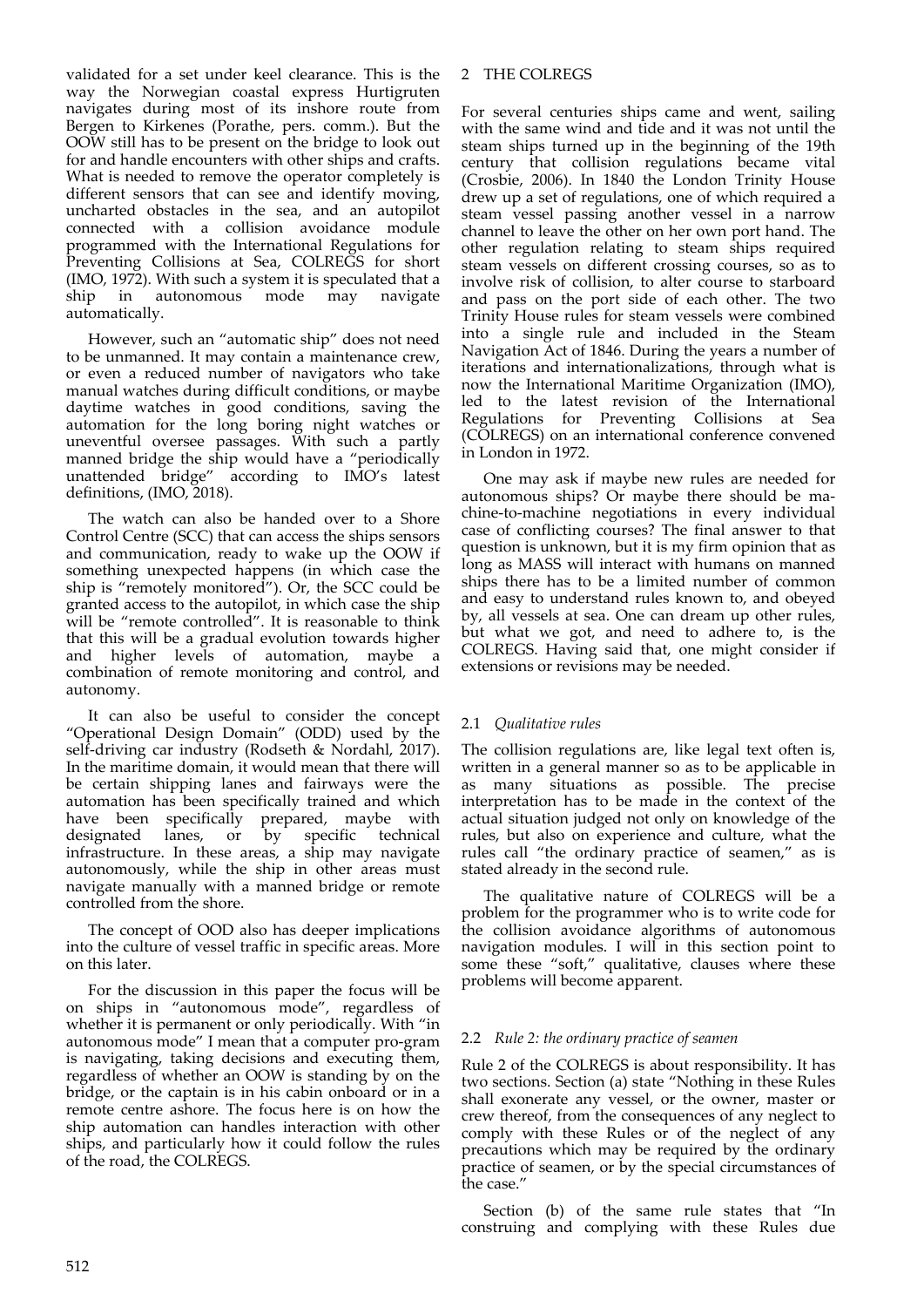regard shall be had to all dangers of navigation and collision and to any special circumstances, including the limitations of the vessels involved, which may make a departure from these Rules necessary to avoid immediate danger."

What this rule basically says is that you must al‐ ways follow these rules, but that you must also deviate from these rules when necessary to avoid an accident. In essence, if you have an accident it is a good chance that you have violated one or both of these sections. The problem for the navigator is how long, or close into an encounter, he or she should follow the Rules and when it is time to skip the rules and do whatever is necessary to avoid a collision. The answer is: it depends on the circumstances. The Rules give no hint as to the number of cables or miles, minutes or seconds. It does not even try to define the "ordinary practice of seamen."

Similar soft enumerations are found for instance in Rules 15, 16 and 17.

## 2.3 *Rule 15 to 17, risk of collision*

Rule 15 of the COLREGS talks about "crossing situations": "When two power-driven vessels are crossing so as to involve risk of collision, the vessel which has the other on her own starboard side shall keep out of the way and shall, if the circumstances of the case admit, avoid crossing ahead of the other vessel."

Calculating when a crossing situation may lead to a collision is pretty strait forward given that present course and speed can be extrapolated. (This is, how‐ ever, in reality not always the case as the intentions of the other ship may not be known.) If the bearing to the other ship is constant over time, it can be assumed that there exists a risk of collision. Rule 15 also defines which vessel should take action to avoid collision. "The one which has the other on her own starboard side."

The following rule then defines how this action should be done by the "give-way" vessel (Rule 16): "Every vessel which is directed to keep out of the way of another vessel shall, as far as possible, take early and substantial action to keep well clear."

This action could be a change of speed or a change of course, but for the software programmer the problematic keywords here are "early and keywords here are "early and substantial". There is no suggestion in miles or clock minutes what constitutes "early", neither how large course change or speed change constitutes "substantial".

Rule 17 defines the actions of the ship that is not obliged to yield, "the stand-on" vessel: " $(a)$ , (i) Where one of two vessels is to keep out of the way the other shall keep her course and speed. (ii) The latter vessel may, however, take action to avoid collision by her maneuver alone, as soon as it becomes apparent to her that the vessel required to keep out of the way is not taking appropriate action in compliance with these Rules. (b) When, from any cause, the vessel required to keep her course and speed finds herself so close that collision cannot be avoided by the action of the give‐way vessel alone, she shall take such action as will best aid to avoid collision. (c) A power-driven vessel which takes action in a crossing situation in accordance with subparagraph (a)(ii)  $\tilde{d}$  this Rule to avoid collision with another power‐driven vessel shall, if the circumstances at the case admit, not alter course to port for a vessel on her own port side. (d) This Rule does not relieve the give‐way vessel of her obligation to keep out of the way."

This rule adds to the complexity by using qualitative definitions like "as soon as it becomes apparent," "finds herself so close that collision cannot be avoided by the action of the give-way vessel alone," "action as will best aid to avoid collision" and "if the circumstances at the case admit."



Figure 1. This was the traffic situation at Skagen, the northern tip of Denmark at 15:00 on 5 November 2018. One may reflect on the difficulties of COLREG algorithms needed to do collision avoidance in such an area where giving way to one ship might lead into another conflict situation in an unpredictable, cascading manner (screen shot from MarineTraffic.com).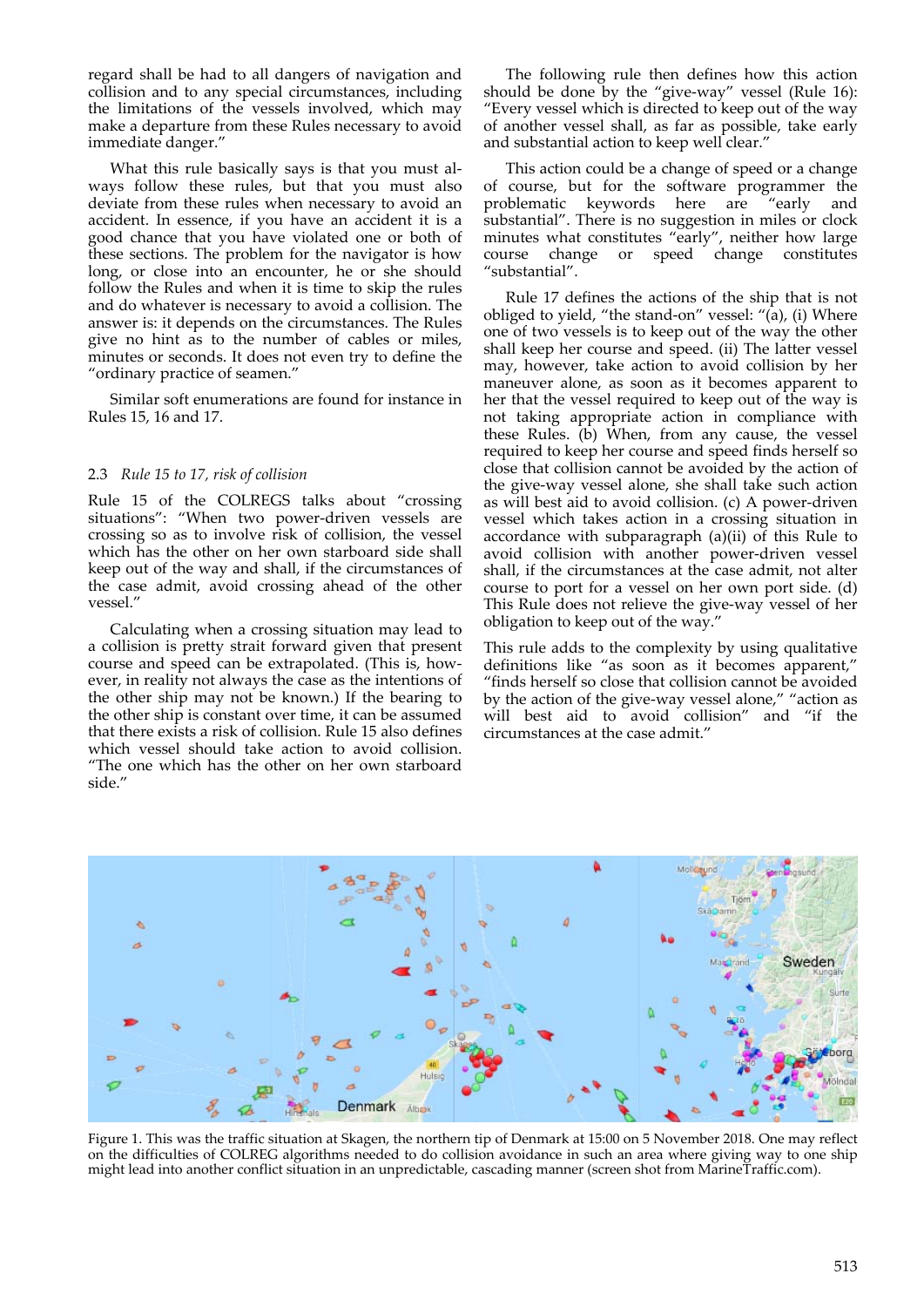For a programmer programming the collision avoidance module of an autonomous navigation software the difficulty is not only in judging which action, but also when to execute it "early" and "substantially". The answer will be the same as it was in the previous section: it depends on the circumstances. Are there only two ships meeting alone on the high seas the task might be relatively simple, but at the other end of the spectrum, in a high complexity situation, e.g. in a constrained and intensely trafficked area like the Straits of Malacca and Singapore, the task is of an entirely different dimension. Not only does the large number of ships in a limited space change the value of variables like "early" and "substantial," but an evasive maneuver for one ship may lead into a close quarters situation with another ship and so on, in a cascading interaction effect with unpredictable results. Figure  $\check{1}$ shows the complicated traffic situation around Skagen on the northern tip of Denmark.

In some areas there can also be a different culture of how things are done (sometimes quite contrary to COLREGS). When the high speed ferry Stena Carisma trafficked the Gothenburg‐Fredrikshavn line in 30+ knots, an officer I spoke to said "We always keep out of the way of everything that moves because we are so fast and maneuverable" (Porathe, pers. comm.). Also in the Sound between Sweden and Denmark the Helsingborg‐Helsingor ferries has a culture of keeping out of the way in most situations (Porathe, pers. comm.).

A possible strategy for a programmer trying to catch "early and substantial" as well as "the ordinary practice of seamen" for a specific area (an ODD) could be to study large amounts of AIS (Automatic Identification System) data for the specific area in questions and from that data deduce limits of "early" and "substantial action". A useful concept could then be ships "safety zones" which is the zone around ones ship that navigators tend not to let other ships within.  $A^{\dagger}$  zone around a vessel within which all other vessels should remain clear unless authorized," (IALA, 2008). This zone tends to be larger on the open sea than in narrow waters or in a port and can be studied using AIS data. Using such AIS studies, establishment of a zone outside which an action can be considered "early" could be attempted. But the context is important, not only the static geographical context, but also the time dependent traffic density context.

The Nautical Institute mentions that "As a general guideline, attempt to achieve a CPA (closest point of approach) of 2 (nautical) miles in the open sea and 1 mile in restricted waters" (Lee & Parker, 2007, p. 35).

If all ships in such a complex situation where autonomous and governed by clever algorithms there is a chance that such a collision avoidance application could be successful, but in a mixed situation where most or many of the ships are controlled by humans, which are less predictable, the risk of a bad outcome is evident.

## 2.4 *Rule 19, restricted visibility*

The final rule that I want to bring up here is Rule 19, "Conduct of vessels in restricted visibility." This is a quit lengthy rule which says:

"(a) This Rule applies to vessels not in sight of one another when navigating in or near an area of restricted visibility."

Further "(b) Every vessel shall proceed at a safe speed adapted to the prevailing circumstances and conditions of restricted visibility. A power‐driven vessel shall have her engines ready for immediate maneuver."

"(c) Every vessel shall have due regard to the prevailing circumstances and conditions of restricted visibility when complying with the Rules of Section I of this Part."

"(d) A vessel which detects by radar alone the presence of another vessel shall determine if a closequarters situation is developing and/or risk of collision exists. If so, she shall take avoiding action in ample time, provided that when such action consists of an alteration of course, so far as possible the following shall be avoided: (i) an alteration of course to port for a vessel forwards of the beam, other than for a vessel being overtaken; (ii) an alteration of course towards a vessel abeam or abaft the beam."

"(e) Except where it has been determined that a risk of collision does not exist, every vessel which hears apparently forwards of her beam the fog signal of another vessel, or which cannot avoid a close‐ quarters situation with another vessel forwards of her beam, shall reduce her speed to the minimum at which she can be kept on her course. She shall if necessary take all her way off and in any event navigate with extreme caution until danger of collision is over."

The Dutch Council of Transportation has added an amplification to this rule for Dutch mariners: "During a period of reduced visibility unexpected behavior of other vessels should be anticipated. The speed and the correlated stopping distance must correspond with this situation," (van Dokkum, 2016).

The big difference with this rule versus Rule 15 above is that in restricted visibility both vessels are suddenly give‐way vessels and the responsibility for avoiding a collision is shared. The problems here for a quantitative approach lies in soft terms like "safe speed," "due regard to the prevailing circumstances and conditions of restricted visibility" and "take avoiding action in ample time." But also in the problem of defining "restricted visibility." As a meteorological phenomenon "restricted" is not defined, nor is "safe speed", although an assumption might be that the vessel should be able to stop within the distance that can be overlooked. An assumption that cannot always be followed as in many parts of the world ships regularly navigate in conditions of visibility where even the own ships forecastle (front) cannot be seen from the bridge.

Another reflection is that "restricted visibility" refers to human visibility of the eye, which in the autonomous case can be translated to the visibility of the day‐light cameras. Section (d) in Rule 19 which refers to when ships are detected "by radar alone"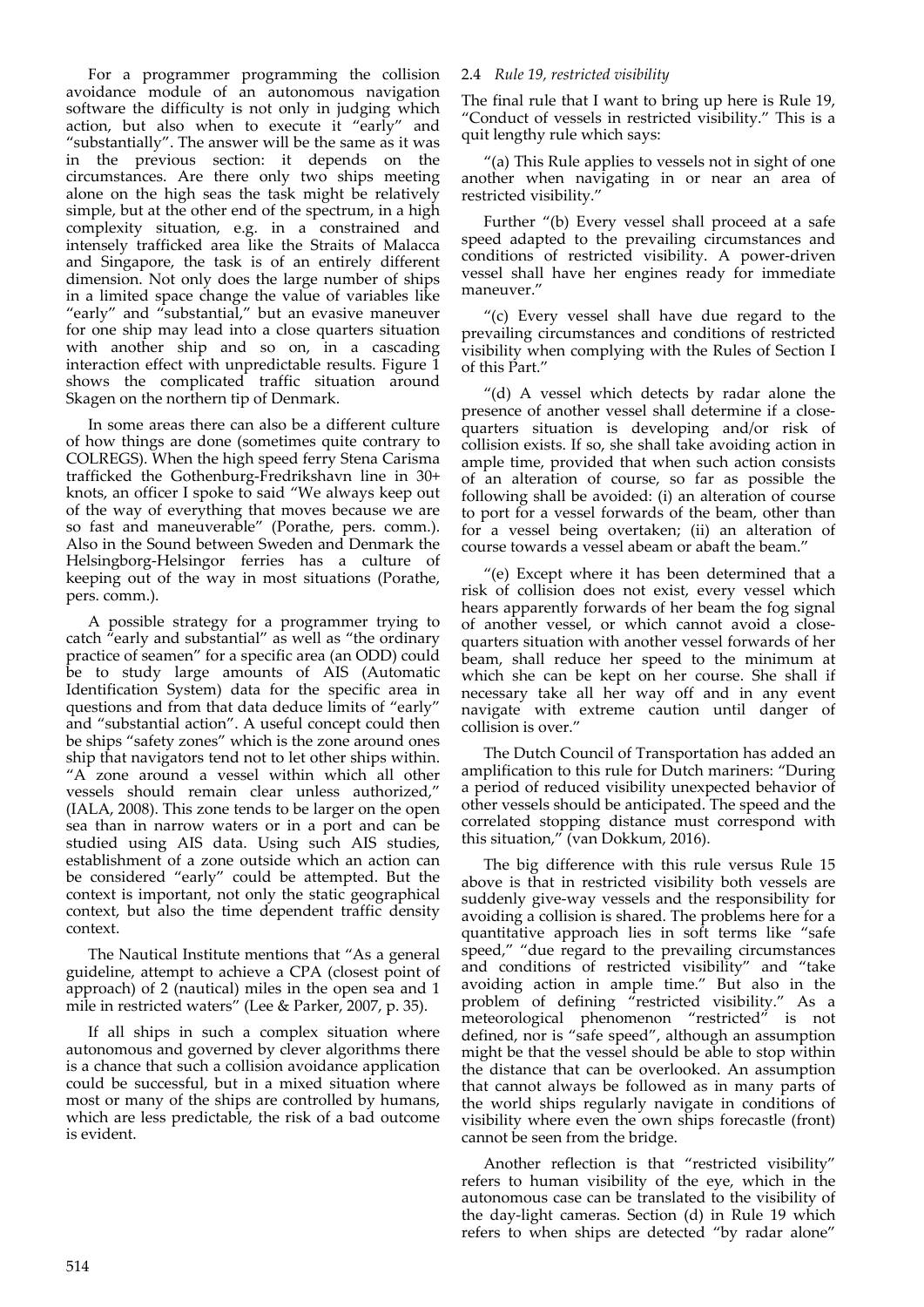was added in 1960 after a number of "radar assisted accidents" (the most well‐known was the Stock‐holm‐ Andrea Doria accident in 1956). An autonomous vessel will most probably, apart from day‐light cameras, AIS and radar, also have infrared cameras and maybe LIDAR. But even if sensor resources on an autonomous ship could be judged as being better than the human eye, this rule makes it necessary to include visibility sensors to decide if Rule 19, "restricted visibility," or the rules 11 to 18, "conduct of vessels in sight of each other," should apply. A confounding factor here, that needs to be taken into consideration, is that fog often appears in patches or banks, so even if the autonomous ship itself may be in an area of good visibility, the other vessel might be hidden in a fog bank, in which case Rule 19 apply. A possible solution for the MASS might be to compare radar and camera images.

A phenomenon worth taken into consideration is that while an autonomous vessel will weigh its different sensor inputs in an objective manner resulting in a sighting with a probability measure, the human operator on a manual vessel has a cognitive system that prefer visual egocentric input through the eyes as compared to exocentric images from radar and electronic charts that needs to be mentally rotated to be added to the inner mental map, (Porathe, 2006). An example of this is the allision of the container vessel Cosco Busan in 2007 with the San Francisco Oakland Bay Bridge in heavy fog but with fully working radar and GNSS/AIS support (NTSB, 2009).

The human cognitive system has other limitations such as e.g. "normality bias" and "confirmation bias." (Porathe et al., 2018). With this, together with other human shortcomings like fatigue, an inclination towards short‐cuts, and sometimes sheer violations, the risk is that the list of potential interaction problems between human and machine guided navigation will be long.

# 3 QUANTITATIVE COLREGS

The code for a collision avoidance software that is to cover all possible situations will have to be very long and he would still not suffice. The unknown unknowns, *black swans*, would keep appearing.

From a computer programmer's point of view, it might seem helpful if all qualitative, soft, enumerations of COLREGS could be quantified into nautical miles, degrees of arc and clock minutes once and for all. This would greatly facilitate the development of the necessary algorithms that will govern future collision avoidance systems. However, such a quantified regulatory text would, in the same way, have to be very lengthy and it would still not cover all possible situations. Instead COLREGS, like other legal text will need to have a general format that is open to interpretations in a court of maritime law, and the opposite of "the ordinary practice of seamen," i.e. "good seamanship," include juridical options such as "negligence" and "gross negligence", (van Dokkum, 2016). Ships technical performance and maneuverability, experience and training of seamen, all evolve with time, so for the rules of the road to be valid they must be written in a general manner.

Instead it is the algorithms of collision avoidance applications that need to be precise and quantitative. By using AIS data and large scale simulations, applications can be made to learn the most effective and efficient way of maneuvering in different situations, still following the COLREGS. It would probably be beneficial if such machine learning was ongoing "lifelong" for the AI (Artificial Intelligence) on the bridge, which then would become more and more experienced through the years. However, it is unlikely that the IMO would accept an AI on the bridge which was not certified and who behaved in a precisely predetermined way for a specific situation (even if this could be defended by comparing the AI to a trained and licensed third mate working his way up through the ranks gaining more and more experience).

Another point to pay attention to is that, as long as there are manual ships governed by humans on the sea, the actions of autonomous ships has to be predictable for these humans. Autonomous navigation, supported by artificial intelligence on the bridge, has a number of advantages compared to human, manual navigation: improved vigilance, improved sensing and perception, longer endurance, an ability to look further into the future and to keep more alternative options open during the decision making process. For instance, by keeping track of all ship movements on a very long range an AI might be able to predict a possible close quarters situation several hours ahead of a human navigator but may therefor make maneuvers which might not make sense to an OOW on a manual ship in the vicinity. Therefore, it is of outmost importance that autonomous ships are predictable and transparent to humans.

## 4 AUTOMATION TRANSPARENCY

## 4.1 *Anthropomorphism*

Every one of us that are struggling with the complexity of digital tools know that they do not always do what we want or assume they will do. They "think" differently from us. An innate tendency of human psychology is to attribute human traits, emotions, or intentions to non‐human entities. This is called *anthropomorphism*. We do so because it gives us a simple (but faulty) method to "understand" machines. However, the chance is that if we know that MASS always will follow COLREGS, we can learn to know their behavior and in a human manner be able to understand their working. This in opposition to normal, manned ships, where you always have to be cautious of misunderstandings or violations.

# 4.2 *Identification light*

In my opinion it is therefore important that ships navigation in autonomous mode show some kind of identification signal. It could be an "A" added to their AIS icon in ECDIS or on the radar screen. During dark a light signal could be added (e.g. a purple mast‐head all‐around light, see Fig. 2).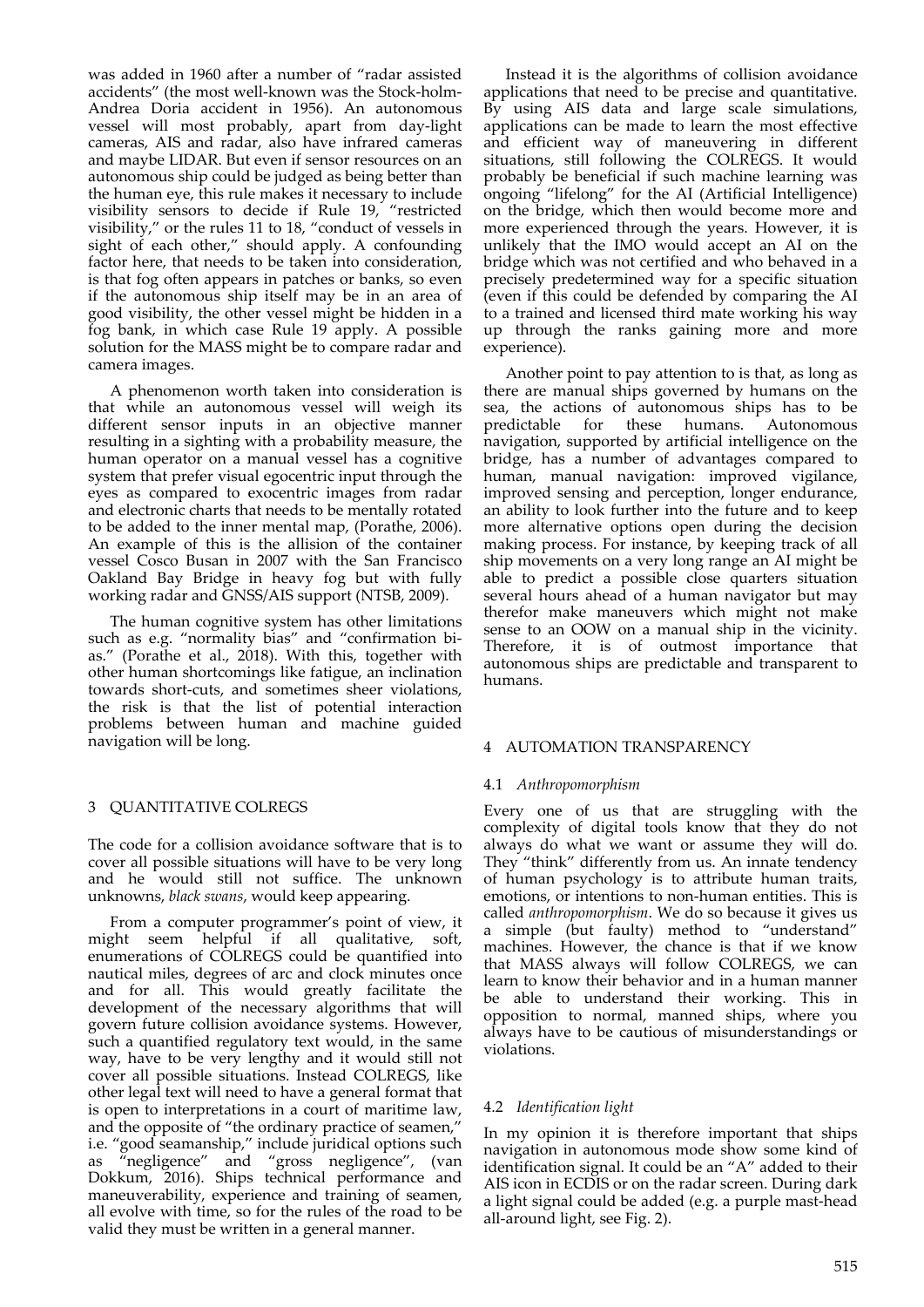The assumption above is that if autonomous ships always follow COLREGS their behavior will be a hundred per cent predictable. But as we have seen above, this might not be true if e.g. the spectrometers onboard the autonomous ship does not interpret "restricted visibility" the same way we do (and therefore Rule 19 should or should not be used).



Figure 2: Should ships navigating in autonomous mode carry a special identification light? The behavior of the navigation AI maybe different from the behavior of normal, manned ships. The light could be purple which is a color that is not used for other purposes. The same discussion and color choice is debated in the autonomous car industry.

## 4.3 *Intentions*

Another important issue is understanding intentions. Interpreting the intentions of other ships correctly is imperative to rule following. An old accident in the English Channel 1972 can serve as an example of what misinterpreted intentions (and therefore applying the wrong rules) may lead to:

The ferry *St. Germain*, coming from Dunkirk in France and destined for Dover, was turning slowly to port, away from the strait westerly course to Do‐ver. Instead her captain intended to take her south‐west, down on the outside of the Traffic Separation Scheme (TSS), in the Inshore Zone, in order to find a clearer place to cross the TSS at a "right angle" according to Rule 10 of the COLREGS. The bulk carrier *Adarte* was heading northeast up the TSS to‐wards the North Sea. The pilot onboard recognized the radar target as the Dunkirk‐Dover ferry and assumed, quite wrongly, that she would cross ahead of him and that there now existed a risk of collision (Rule 15). *Adarte* would then be the give‐way ship and was obliged to give‐way by turning to starboard. At the same time *St. Germain*

started her port turn, the pilot on *Adarte* started to made a series of small course alternations to starboard to give way (quite contrary to the "substantial action" required by Rule 16). But instead *St. Germain* continued her port turn and the two ships collided. *St. Germain* sank, killing a number of passengers (Lee & Parker, 2007).

This accident is retold to illustrate the need to understand intentions and this goes for both manned and unmanned ships. If the intention of the other ship is not understood, the risk is that COLREG will not save a situation. It is important that automation share information about its workings, its situation awareness and its intentions. Questions like: What does the autonomous ship know about its surroundings? What other vessels has been observed by its sensors? These questions could be answered by e.g. a live chart screen accessible on‐line through a web portal by other vessels, VTS, coastguard etc. See Figure 3.

Based on its situation awareness the automation will make decisions on how it interprets the rules of collision avoidance. It would be a benefit if the intentions of ships could be communicated, as argued in Porathe & Brodje (2015). Large ships obey under IMO's SOLAS convention. A SOLAS ship (as defined in Maritime Rule Part 21) is any ship to which the International Convention for the Safety of Life at Sea (SOLAS) 1974 applies; namely: a passenger ship engaged on an international voyage, or a nonpassenger ship of 500 tons' gross tonnage or more engaged on an international voyage (IMO, 1980).

SOLAS ships must transmit their position and some other information using AIS. In addition, SOLAS ships are usually big and make good radar targets, which will provide a second source of information. Furthermore, all SOLAS ship must make a *voyage plan* from port to port. Several passed and ongoing projects aim at collecting voyage plans and coordinating ship traffic for reasons of safety and efficiency (e.g. EfficienSea, ACCSEAS, MONALISA, SMART navigation, SESAME, and the STM Validation projects). These attempts in route exchange would make it possible for SOLAS ships – also MASS ‐ to coordinate their voyages and show intentions well ahead of time to avoid entering into a close quarters situation where the COLREGs will apply.



Fig.3: Example of automation transparency: An on-line chart portal showing the situation awareness of the autonomous ship (here *Automat Express*), where she thinks she is, what other ships and objects she has observed, and what intentions she has for the close future. An "A" is added to the AIS symbol for "I am navigating autonomously" and the intended route shown could also be visible in ECDIS and radars of ships in the vicinity.